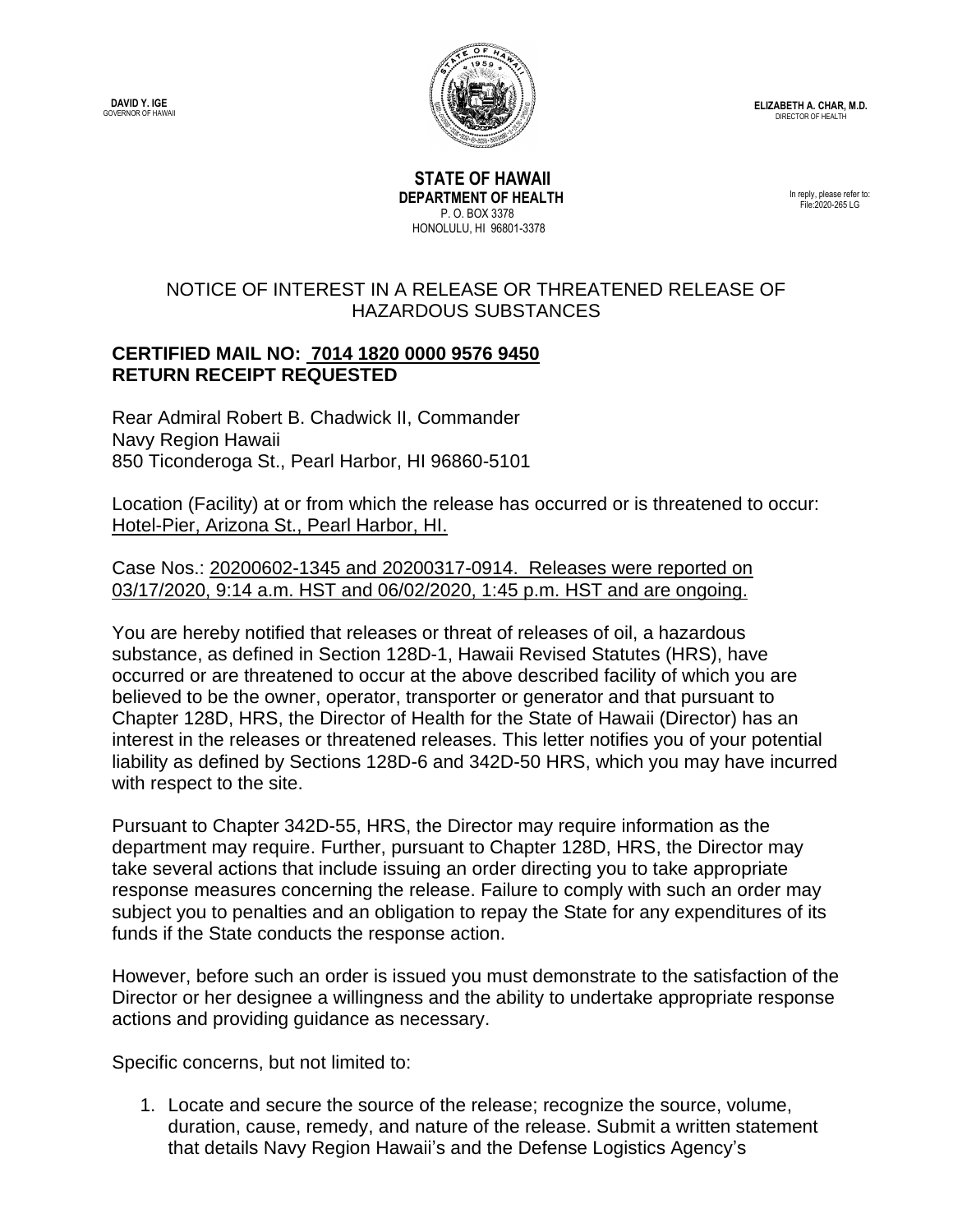understanding of the ongoing release, including specific details regarding source, volume, cause, remedy, and nature of the release. Include all supporting documentation used to determine Navy Region Hawaii and the Defense Logistics Agency's positions.

- 2. Develop a workplan and implementation schedule to remediate the release.
- 3. Provide timely communication, coordination, and response to Hawaii Department of Health regarding work by the Navy Region Hawaii and the Defense Logistics Agency regarding spills, pipeline tightness testing, and other leak detection activities that indicate a release or threat of release of oil.
- 4. Submit a report describing all management practices or corrective actions taken since becoming aware of the release. Include a detailed timeline beginning from when the release was detected to present of all actions taken to identify, evaluate, characterize, and mitigate the release.
- 5. Submit: 2020 one-time Static Liquid Pressure Testing Report of Four Section of Petroleum Pier Pipelines, Michael Baker International, Project 176484/4.2.3.3.A, Date: 23 November 2020.
- 6. Submit: Coast Guard Pier Inspection Reports July 2019 to present.
- 7. Submit: 2020 Annual Static Baker International, Project 176484/4.1.056; Date: 27 August 2020.
- 8. Submit: 2020 Annual Leak Detection Testing Report of 34 Section of Petroleum Pipelines, Joint Base Pearl Harbor-Hickam, Hawaii, Prepared for: Defense Logistics Agency Energy, Fort Belvoir, Virginia; Prepared under: Naval Facilities Engineering Command Atlantic Contract N62470-16-D-9007, Delivery Order N6247020F4017; submitted by: Michael Baker International Virginia Beach, Virginia; Date: 6 March 2020.
- 9. Submit: 2019 Annual Leak Detection Testing Report of 35 Sections (57,136 Feet) of Petroleum Pipelines, Joint Base Pearl Harbor-Hickam, Hawaii Prepared for: Defense Logistics Agency Energy, Fort Belvoir, Virginia; Prepared under: Naval Facilities Engineering Command Atlantic Contract N62470-16-D-9007, Delivery Order N6247019F4016; Submitted by: Michael Baker International Virginia Beach, Virginia; Date: 14 March 2019.
- 10.Submit All: Hotel Pier Pipeline test and repair records from July 2019 to present.
- 11.Conduct a line tightness of all the piping runs from VS1C through VS3 to Hotel Pier Loop. Conduct a line tightness of all piping run from VS3 to K116A. Submit